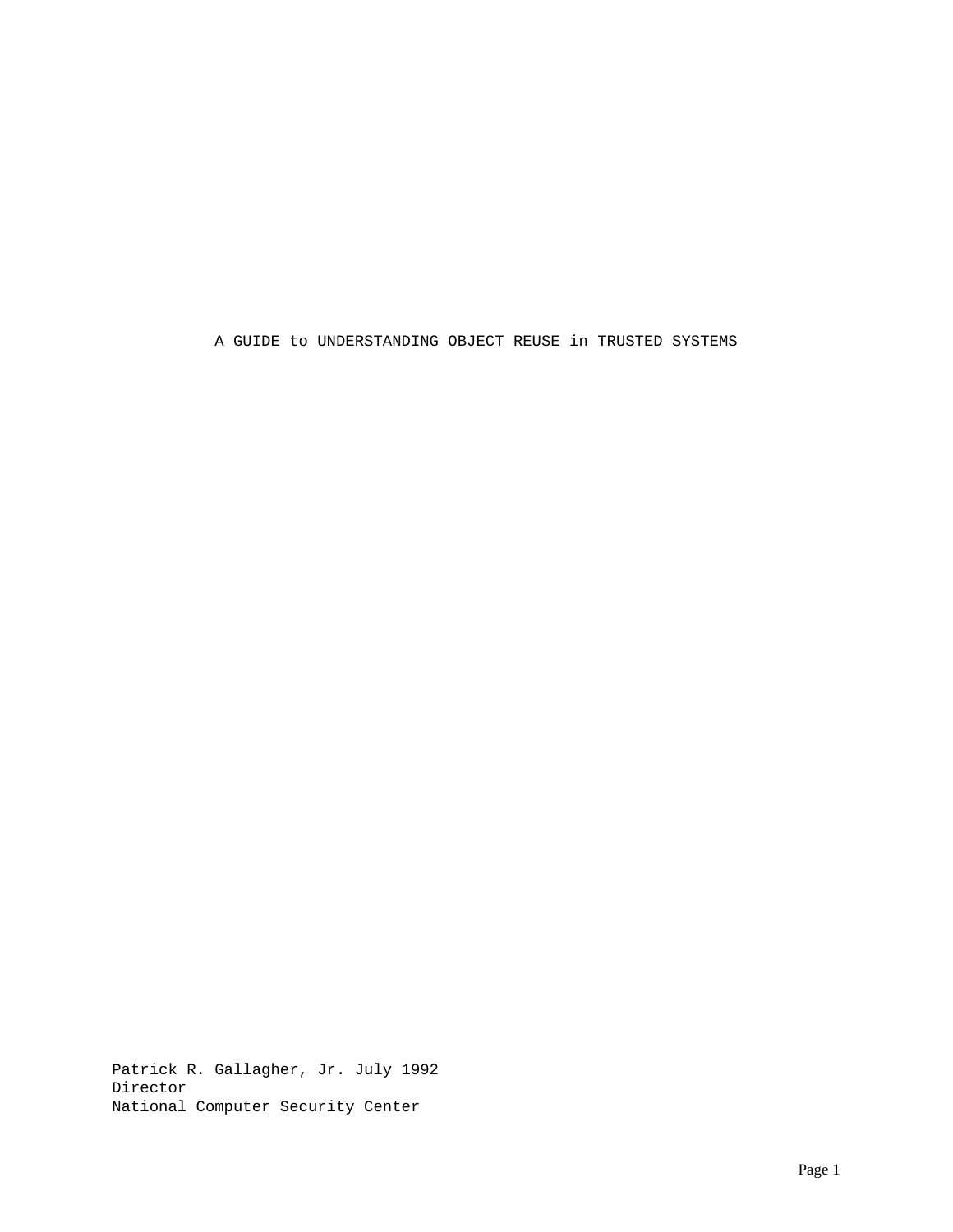------------------------------------------------------------------------

Table of Contents

FOREWORD

ACKNOWLEDGMENTS

- 1 INTRODUCTION
	- 1.1 BACKGROUND
	- 1.2 PURPOSE
	- 1.3 SCOPE
	- 1.4 CONTROL OBJECTIVE
- 2 OVERVIEW OF PRINCIPLES
	- 2.1 THE TCSEC OBJECT REUSE REQUIREMENT
	- 2.2 PURPOSE OF THE OBJECT REUSE REQUIREMENT
	- 2.3 APPLICABILITY OF THE OBJECT REUSE REQUIREMENT
	- 2.4 SUMMARY
- 3 IMPLEMENTATION CONSIDERATIONS FOR OBJECT REUSE
	- 3.1 CONSIDERATIONS FOR PRIMARY STORAGE OBJECTS
	- 3.2 FIXED MEDIA METHODS
	- 3.3 REMOVABLE MEDIA METHODS
	- 3.4 MANAGEMENT OF REMOVABLE MEDIA
	- 3.5 SUMMARY

GLOSSARY

REFERENCES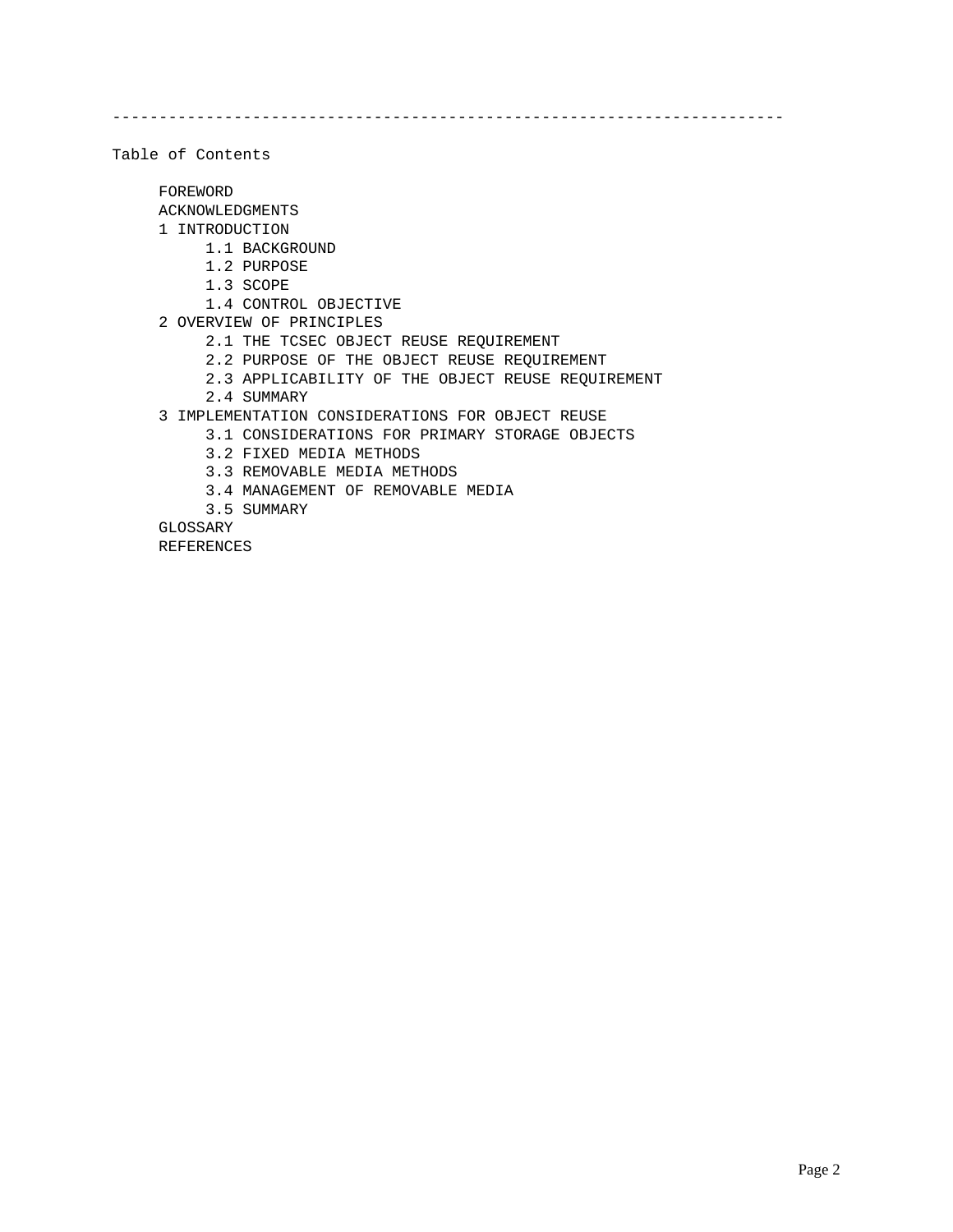------------------------------------------------------------------------

NCSC-TG-018 Library No. 5-223,170 Version 1

# FOREWORD

A Guide to Understanding Object Reuse in Trusted Systems provides a set of good practices related to object reuse. We have written this guideline to help the vendor and evaluator communities understand the requirements for object reuse as described in the Department of Defense Trusted Computer System Evaluation Criteria. In an effort to provide guidance, we make recommendations in this technical guideline that are not requirements in the Criteria.

The Object Reuse Guide is the latest in a series of technical guidelines published by the National Computer Security Center. These publications provide insight to the Trusted Computer System Evaluation Criteria requirements for the computer security vendor and technical evaluator. The goal of the Technical Guideline Program is to discuss each feature of the Criteria in detail and to provide the proper interpretations with specific guidance.

The National Computer Security Center has established an aggressive program to study and implement computer security technology. Our goal is to encourage the widespread availability of trusted computer products for use by any organization desiring better protection of its important data. One way we do this is by the Trusted Product Evaluation Program. This program focuses on the security features of commercially produced and supported computer systems. We evaluate the protection capabilities against the established criteria presented in the Trusted Computer System Evaluation Criteria. This program, and an open and cooperative business relationship with the computer and telecommunications industries, will result in the fulfillment of our country's information systems security requirements. We resolve to meet the challenge of identifying trusted computer products suitable for use in processing information that requires protection.

I invite your suggestions for revising this technical guideline. We will review this document as the need arises.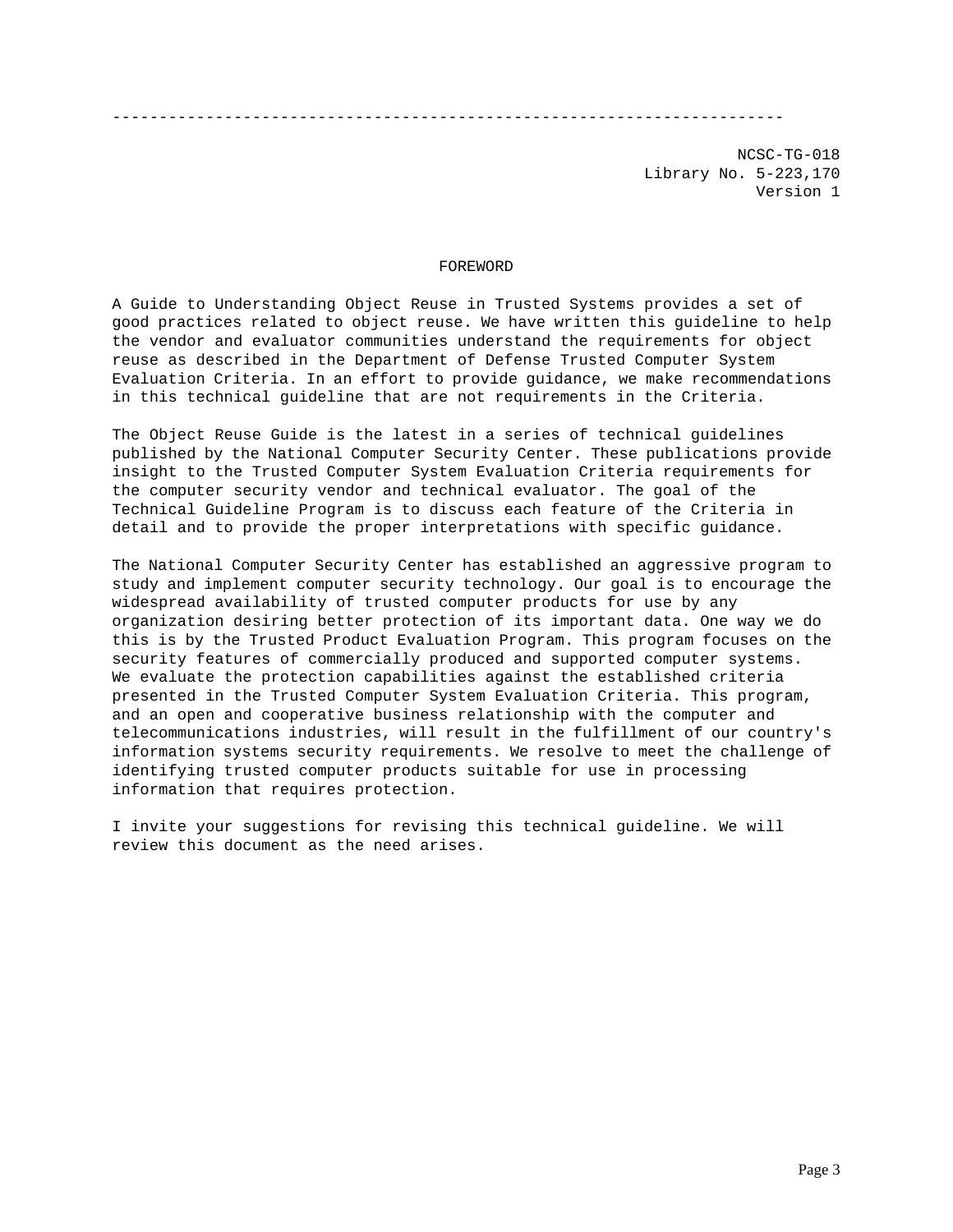# ACKNOWLEDGMENTS

The National Computer Security Center extends special recognition and acknowledgment to James Anderson, COL Rayford Vaughn (USA), and Rick Siebenaler as authors of this document. Patricia R. Toth is recognized for the development of this guideline, and Capt. James A. Muysenberg (USAF) is recognized for its editing and publication.

We wish to thank the many members of the computer security community who enthusiastically gave their time and technical expertise in reviewing this guideline and providing valuable comments and suggestions.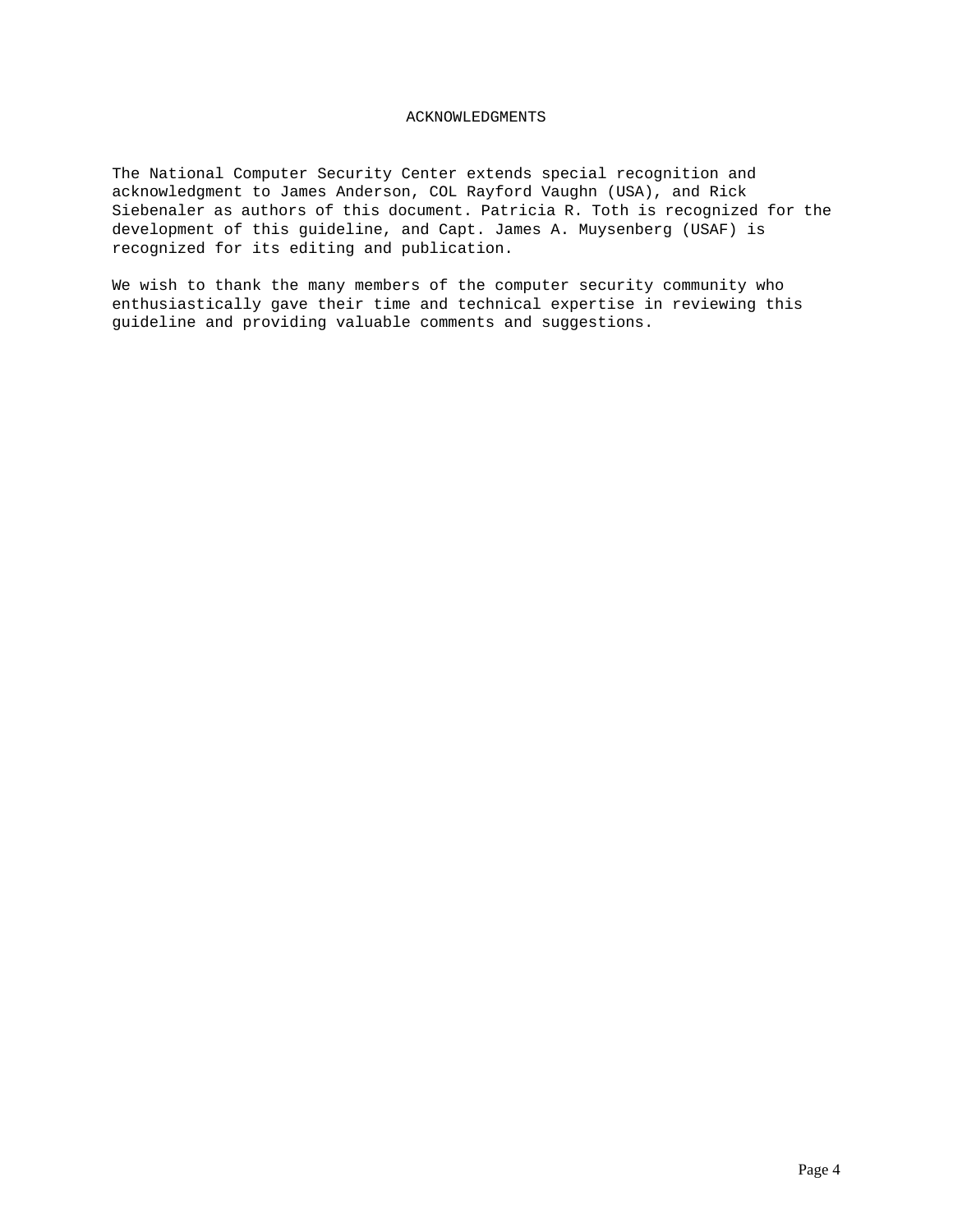#### 1 INTRODUCTION

### 1.1 BACKGROUND

The principal goal of the National Computer Security Center (NCSC) is to encourage the widespread availability of trusted computer systems. In support of this goal the NCSC created a metric, the DoD Trusted Computer System Evaluation Criteria (TCSEC) [2], against which computer systems could be evaluated.

The TCSEC was originally published on 15 August 1983 as CSC-STD-001-83. In December 1985 the Department of Defense adopted it, with a few changes, as a Department of Defense Standard, DoD 5200.28-STD. DoD Directive 5200.28, Security Requirements for Automated Information Systems (A 155) [4], requires the TCSEC be used throughout the Department of Defense. The TCSEC is the standard used for evaluating the effectiveness of security controls built into DoD ASs.

The TCSEC is divided into four divisions: D, C, 19, and A. These divisions are ordered in a hierarchical manner, with the highest division (A) being reserved for systems providing the best available level of assurance and security. Within divisions C and 19 are subdivisions known as classes, which are also ordered in a hierarchical manner to represent different levels of security in these divisions.

### 1.2 PURPOSE

This document is written to help vendors and evaluators understand the object reuse requirement. It also provides guidance to vendors on how to design and incorporate effective object reuse mechanisms into their systems. Some examples for accomplishing object reuse are provided in this document, but they are not the only way to meet the requirement. Nor are the recommendations supplementary requirements to the TCSEC. The only measure of TCSEC compliance is the TCSEC itself.

# 1.3 SCOPE

This guideline discusses the object reuse requirement applicable to the trusted computing bases (TClBs) found in classes C2 through Al. Although it is directed toward object reuse, this guideline also addresses other TCSEC requirements that tend to strengthen the assurance for the correct performance of object reuse.

# 1.4 CONTROL OBJECTIVE

The general control objective for object reuse is specified in the TCSEC. It was originally obtained from DoD Directive 5200.28 (April `78 version) which has now been modified and reissued (March `88) but still embodies the spirit of the original requirement. It requires automated information systems (AISs) processing classified information to, "with reasonable dependability, prevent:

 a. Deliberate or inadvertent access to classified material by unauthorized persons . . . . "[2, page 59]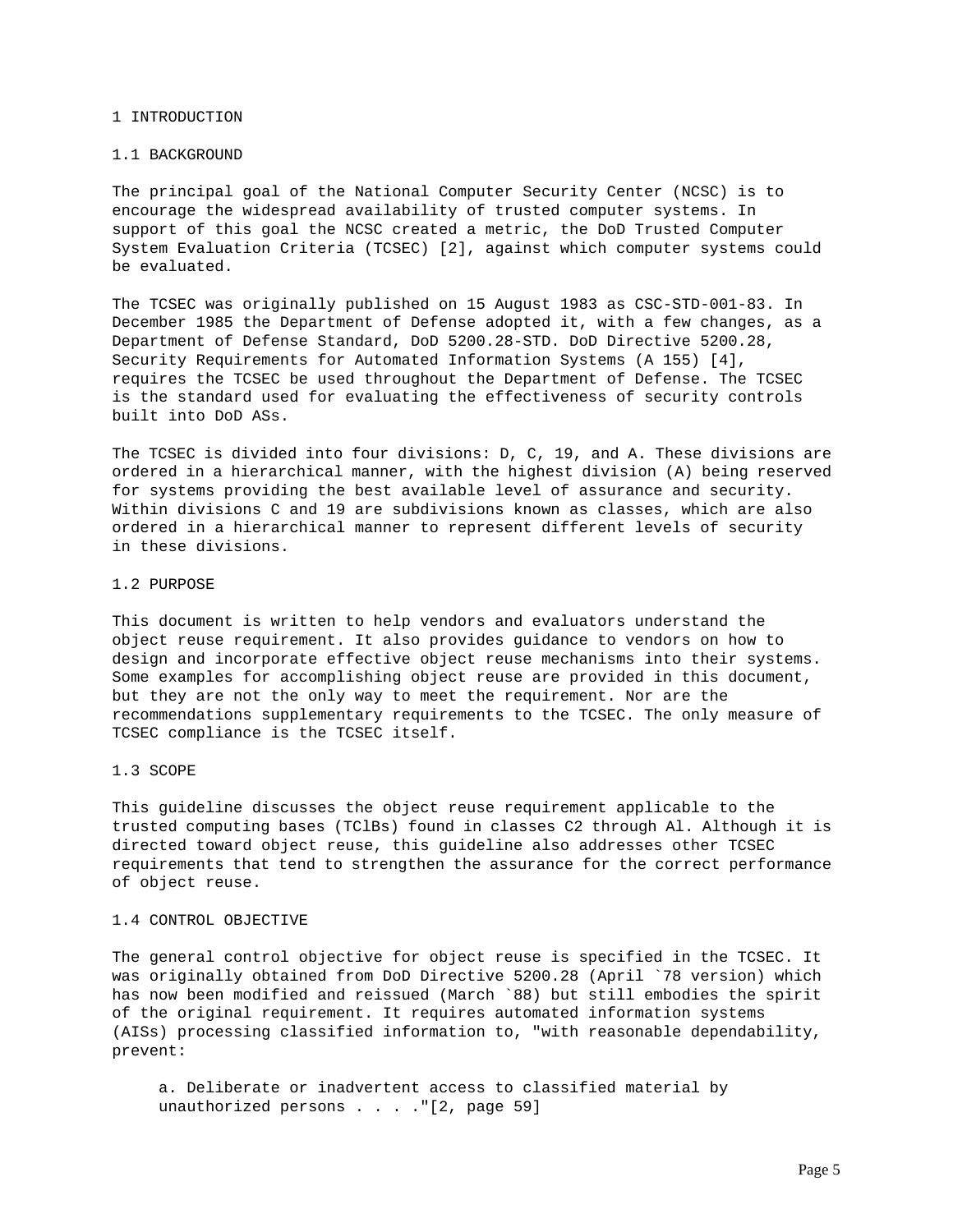The word "unauthorized" in the above objective is deserving of further explanation. Certainly one must assume that strong Identification and Authentication (I & A) mechanisms ensure that users are authorized to be on the system prior to the need for object reuse controls. However, the object reuse mechanisms are designed to ensure that the authorized user of the system does not obtain residual information from system resources.

In this guideline, "classified" means any information requiring protection or authorization to access. The disclosure arising from the absence of an object reuse mechanism is considered inadvertent (assuming all other TCSEC requirements are in place and working properly).

# 2 OVERVIEW OF PRINCIPLES

Object reuse is defined by A Guide to Understanding Data Remanence in Automated Information Systems as:

 "The reassignment to some subject of a storage medium (e.g., page frame, disk sector, magnetic tape) that contained one or more objects. To be securely reassigned, no residual data can be available to the new subject through standard system mechanisms." [1 ]

The object reuse requirement of the TC\$EC is intended to assure that system resources, in particular storage media, are allocated and reassigned among system users in a manner which prevents the disclosure of sensitive information.

The requirement ultimately derives from observations made during the early penetration testing experiences (circa 1969-1973) that systems typically did not clear a user s working memory (often called "scratch space") when the user completed a session. Thus, when memory was reassigned to another user, the information placed in it by the previous user was now available to the new owner of the scratch space. Often, the disclosure was inadvertent: the second user had not intended to obtain the information suddenly made available. However, it also meant that a malicious (or just curious) user could browse (or "scavenge") through the system, obtaining scratch space and looking for items of interest (the equivalent of rummaging through the trash). Depending upon the details of the system architecture and operating system, a browser could more or less control whose work space was being accessed. Although the problem was first noted as one involving primary storage (or main memory), it clearly extends to secondary storage as well; removable media (such as tapes and removable disks) and disk space must be allocated such as to prevent one user s information from inadvertently becoming available to others as system storage resources are shared among system users.

In short, with effective object reuse mechanisms in place, a penetrator is prevented from obtaining information through browsing attacks (e.g., logging onto the system as a user and browsing). Object reuse does not necessarily protect against physical attacks on the storage medium, especially using sophisticated equipment and methods (e.g., taking a degaussed disk pack and trying to read residual information from the platters). Protection against physical attacks are addressed by A Guide to Understanding Data Remanence in Automated Information Systems [1].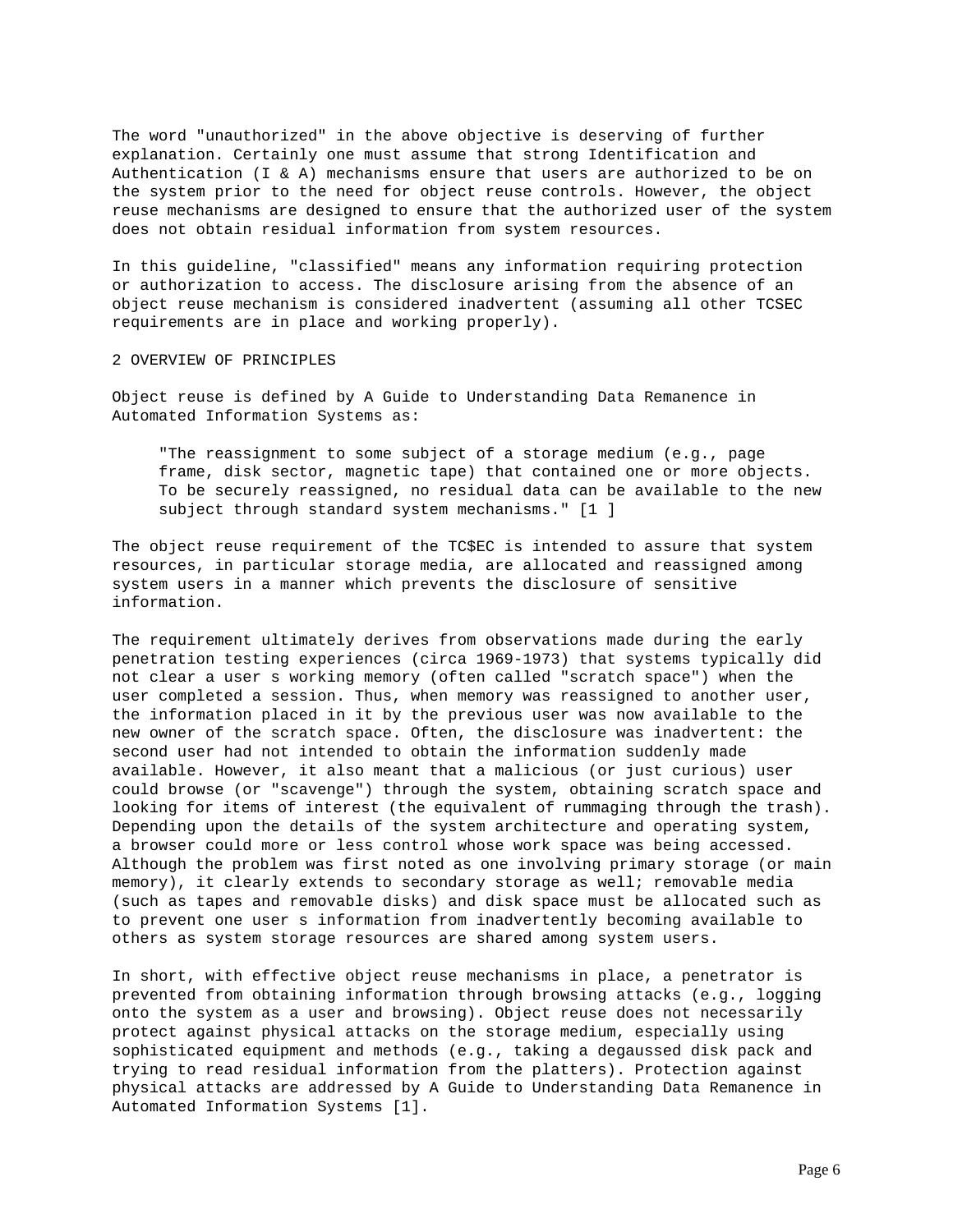### 2.1 THE TCSEC OBJECT REUSE REQUIREMENT

The object reuse requirement first appears at class C2 (controlled access protection) and remains unchanged through class Al (verified protection). Although the requirement remains unchanged, the assurance of proper implementation increases as the class increases.

#### The requirement is:

 "All authorizations to the information contained within a storage object shall be revoked prior to initial assignment, allocation or reallocation to a subject from the TCB's pool of unused storage objects. No information, including encrypted representations of information, produced by a prior subject's actions is to be available to any subject that obtains access to an object that has been released back to the system." [2, page 15] The term "storage object" is defined as: "An object that supports both read and write accesses." [2, page 116]

The intent of the object reuse requirement is stated in the second sentence of the requirement above ("No information . . . produced by a prior subject's actions is to be available to any subject that obtains access to an object that has been released back to the system.") Rephrased, the purpose is to prevent a user who is allocated storage from accessing information put there by a previous user (ignoring, for the moment, explicit sharing). It also has the side effect of preventing a user from accessing information he puts into a storage object which is released to the system and then reallocated to him.

The requirement does not specify how to perform object reuse. It allows the designer some leeway in implementation. An obvious approach is to clear the storage, either upon deallocation or at allocation. Either method is acceptable in meeting the requirement, although there are tradeoffs to consider when making this choice. These issues are discussed later in this guideline. However, the designer can use an approach which, in effect, guarantees that the current "owner' of the storage can only access what he has written (e.g., preventing the reading beyond the end-of-file mark on a tape or in a disk block). Thus, the wording of the requirement recognizes the existence of different implementation strategies which accomplish the same end.

The first sentence of the requirement ("All authorizations to the information contained within a storage object shall be revoked....") means that once a storage object is given to a user, no subject can have access to the information which had been (or may still be) in that object. "All authorizations to the information contained within a storage object shall be revoked...." does not equate to "no subject can have access to that object's contents."Nor does it equate to revoking the authorization attributes (e.g., read, write, execute or append) assigned to information within a storage object. Why? Because if the vendor chooses to clear the storage object "prior to initial assignment, allocation or reallocation," he has revoked "all authorizations to the information contained within [the] storage object." The focus is on the information ---not the storage object, not the attributes.

Does object reuse require the revocation of authorization attributes (e.g.,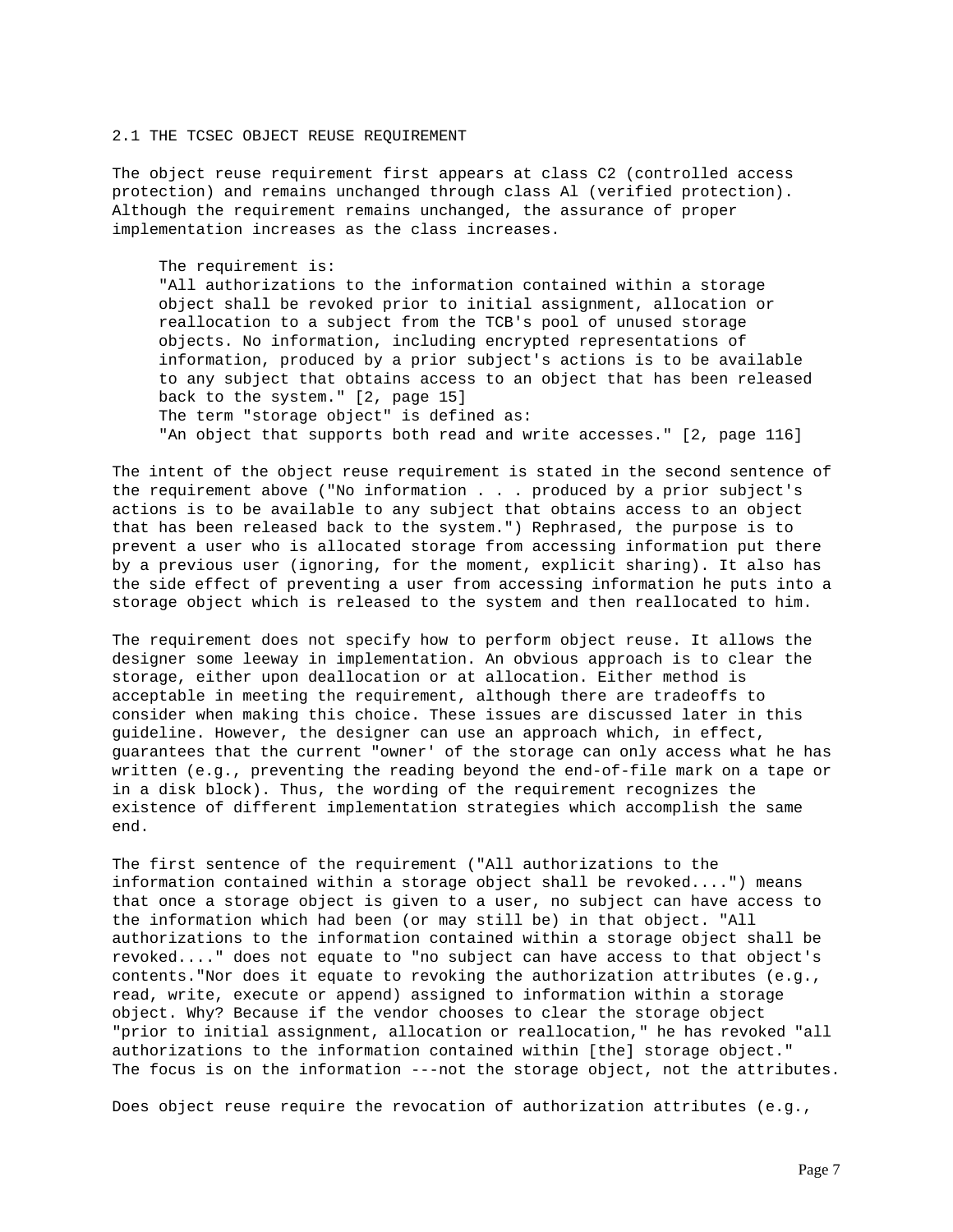read, write, execute or append) assigned to information within a storage object before it is assigned or allocated? It depends upon the particular implementation. Suppose a system uses memory segments with read, write, execute, and append attributes encoded into descriptors. If the information in the segment has been overwritten, there is no need to clear the descriptor unless the descriptor is considered part of the storage object or is itself a storage object which is released to the system. If the descriptor is considered a storage object or part of one, the attributes are information subject to the object reuse requirement. In both cases, the system could overwrite the old attributes with the new user's attributes. Or it could remove all attributes at deallocation. Either way, clearing the attributes only assures that granting access to a pooled storage object (in this case, a segment) does not implicitly give access to any data previously contained in the object. The information within the storage object must still be protected from the new owner.

Consider the case when a parent process initiates one or more subordinate processes, each having access to a file owned by the parent. Suppose the parent process deletes the file, and the file space (disk space, for example) is returned to the system's resource pool. Does proper object reuse also require the removal of the subordinate processes' access permissions to the file space upon deallocation? No, the requirement allows the system to leave the access set to the parent and/or the offspring processes, but only tO those proCesses. This guarantees that no other processes can access the information in the workspace until the proper procedures are followed. The requirement does not say "revoke authorizations at deallocation of storage objects" ---the requirement does not care if access is continued to be allowed to the process that caused the information to appear in the storage object before the object is reassigned. In other words, a subject could retain effective access to an object that had been returned to the "free pool" until that object was reallocated. (Note: We can think of no reason for, nor an actual implementation of, the above approach. We mention it only to make a point.)

Strictly speaking, the TCSEC object reuse requirement only applies to storage objects accessible by untrusted users of an AIS. However, the system designer may choose to ensure that internal Security relevant data structures are also properly cleared when reusing the internal object. This internal data structure clearing may occur via explicit action of the Trusted Computing Base (TCB), or it may be implicit via a complete overwrite with new TCB data.

An example which illustrates these issues is shown using Table 1. In this example, a segmented memory system provides for virtual storage to system users, using a segment map table (SMT) to maintain segment control information. Control of access to the storage object (i.e., memory segment) is effected by setting the appropriate access attributes to 1 (access permitted) or 0 (access not permitted). Thus, an SMT description pertaining to a segment allocated to subject 51 for read/write access would reflect an attribute coding of  $R = 1$ ,  $W = 1$ ,  $IE = 0$ , and  $A = 0$  (or  $1100$ ).

To satisfy the TCSEC object rouse requirement, the TCB must perform several different actions with respect to the segment and the SMT. The TCB must ensure that the segment is accessible only through known, TCB controlled,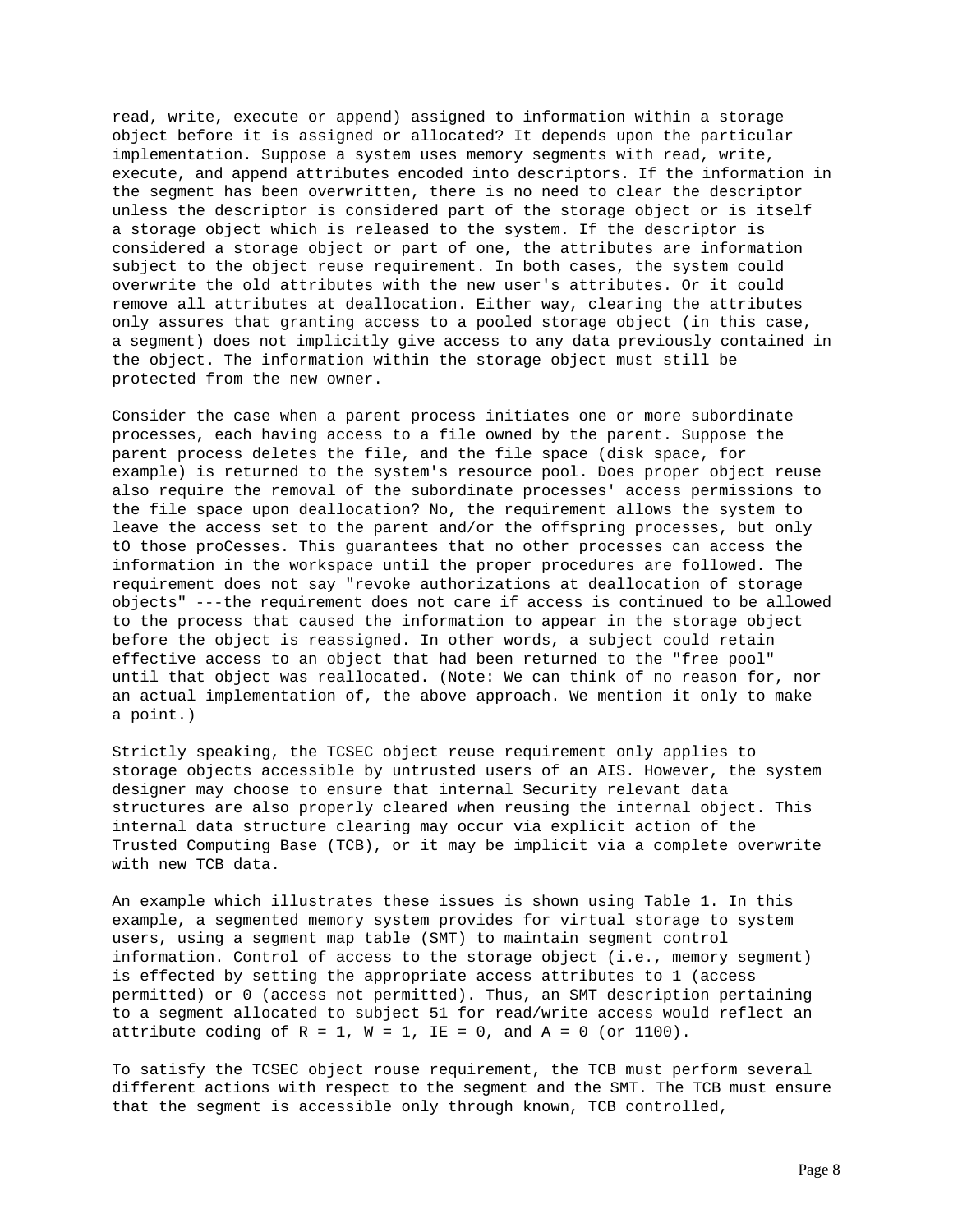mechanisms such as the SMT. This assures the invocation of the TCB whenever an access decision must be made. The TCB must not permit access (by a new subject) to the segment until the segment is specifically allocated to a subject. The TCB must ensure the segment is clear (i.e., contains no residual data) either by explicitly clearing the segment at allocation, clearing the segment at deallocation, or completely over- writing the segment with new data which the subject assigned the segment is permitted to access in the assigned mode. The TCB must also ensure the clearing of any residual control information (i.e., internal TCB data structure) before reallocating the segment (if the control information is contained within

Table 1: SEGMENT MAP TABLE DESCRIPTION ------------------------------------------------------------------------------ Secondary **Research Attribute** Real Bit Storage Length **Bit** Address Address R W E A ------------------------------------------------------------------------------ ------------------------------------------------------------------------------

a storage object). For example, if SMTs are considered storage objects, the TCB must ensure the clearing of any secondary SMT entries for a segment.

# 2.2 PURPOSE OF THE OBJECT REUSE REQUIREMENT

As stated in section 1.3, the object reuse requirement is primarily designed to satisfy DoD Directive 5200.28 which requires that "Classified information and sensitive unclassified information shall be safeguarded at all times while in AIS's. Safeguards shall be applied so that such information is accessed only by authorized persons  $\ldots$ ,  $(4,$  page 3] Without this requirement, storage objects could become an information transfer channel between disjoint users as the system reassigns the objects upon user request. Assurance must be provided that no data in any storage object is accessible upon allocation of that object---even if the object is reallocated to the subject having had the most recent access right to it.

# 2.3 APPLICABILITY OF THE OBJECT REUSE REQUIREMENT

The TCSEC object reuse requirement applies to all storage objects defined by an AIS that are protected by its TCB. The set of storage objects often referred to by a user may be (and likely are) different from the set of physical objects that the system must apply the object reuse requirement to. Whereas the user tends to focus on files or memory space, for example, the system implements these abstract or user-visible objects through the use of real objects such as disk blocks, memory pages or segments, records, bytes, and bits. When a user deletes a file, the system must translate the deallocation of the virtualized file into the deallocation of the corresponding control and data blocks that actually implement the file. A consequence of clearing the physical structures of residual data must be the clearing of the abstract object. Some common physical objects include those items listed in Table 2.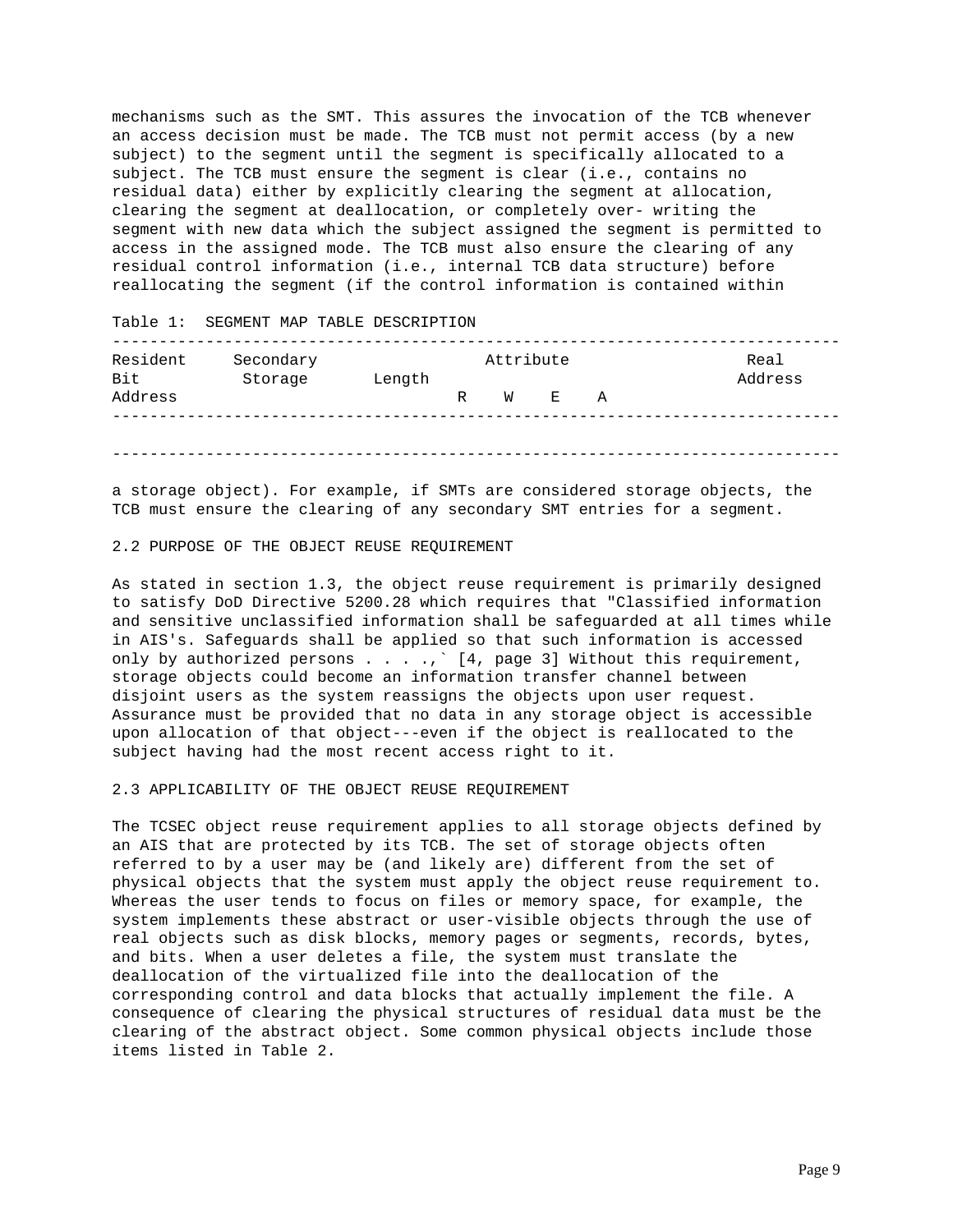CPU Registers Floating Point Co-processor Registers Cache Memory Physical Memory Disk Blocks/Sectors Magnetic Tape Blocks/Sectors Floppy Disk

Table 2: Common Physical Objects

Storage objects are virtualized into objects that are visible to system users. Some common user objects are discussed in the following section, along with a description of the storage objects used to implement the object.

User Object - Object Implementation

Virtual Memory - Virtual memory is implemented using structures similar to the SMT shown in Figure 1, and physical memory segments and pages. The TCB maintains the structures defining the allocation of physical memory to users. Virtual segments and pages correspond to the physical segments and pages when the virtual memory is mapped into physical memory. Otherwise, the virtual memory resides in a temporary storage area of a physical disk drive or other secondary media.

Files - Files are typically an abstraction of virtual memory and disk blocks or sectors. When a file is not being accessed, it is commonly stored on a physical disk drive. The file is defined by a control block which stores the security critical information of the file and identifies the data blocks corresponding to the file. The control and data blocks are physically resident on the disk drive and are maintained by the TCB. When the file is being accessed, all or part of the file is mapped into the virtual address space (virtual memory) of the process (subject) accessing the file.

Directories - Directories are a special type of file that contains information regarding files. Directories reflect the names of files, and upon referring to a specific filename, the directory provides information to the TCB regarding the physical disk location of the file control block.

Virtual Tape Drives - Tapes drives are generally available to users in one of two fashions: allocating the entire tape drive to a user, or providing access to the tape drive through files (as if the tape drive were a disk drive). When a tape drive is completely allocated to a user, the user can utilize the tape drive in whatever manner desired, so long as the system security policy is adhered to. When a tape drive is accessed through files, the TCB maintains the information relevant to properly protect the files from unauthorized access. This requires the TCB to maintain control and data block information, just as is maintained for files on disk drives.

The object reuse requirement applies to the storage objects defined on an AIS system. But, as is seen in the previous discussion regarding the implementation of virtual objects, it is essential to consider completely what storage objects are used to define the system's objects. By carefully considering this visible object - storage object correspondence the system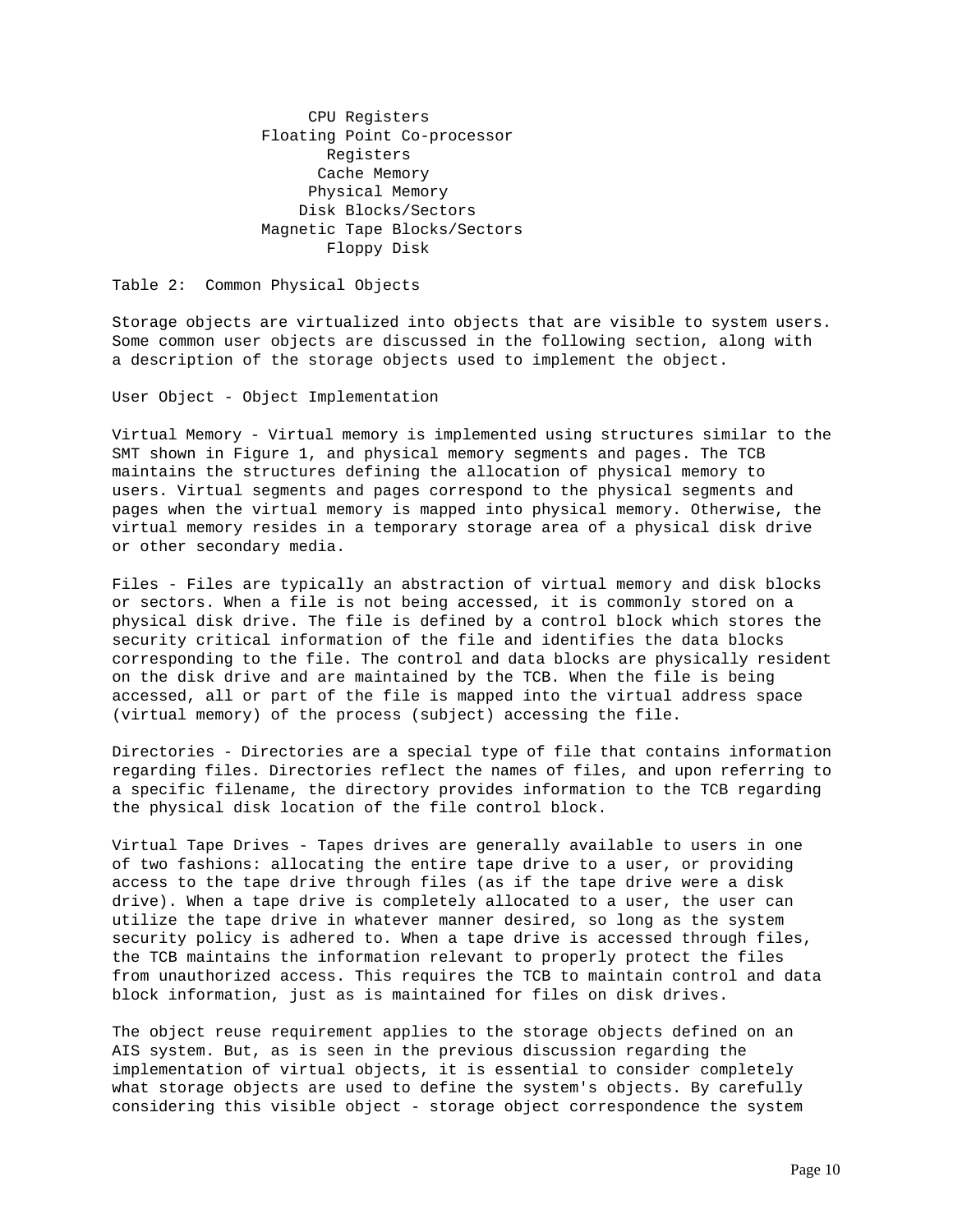designer ensures the fulfillment of the object reuse requirement in the AIS system.

Reference [5] proposes a reasonable methodology in conducting an object reuse study. This process is paraphrased here as a representative guide of how one might approach the problem during system development.

Step 1: Identify system objects by focusing on the system documentation that completely describes the TCB interface. This will contain the vast majority of the needed information. If a model exists for the system's security policy, the objects should be contained within it. If not, the remaining system documentation and its architecture should be useful in developing a list of object types.

Step 2: Determine what system level objects are used to create the uservisible objects identified in step 1 above. This is the critical step in the methodology and may represent the greatest amount of analysis. Done correctly, this step determines the bounds of the study. The analysis requires an indepth understanding of the specific operating system involved and knowledge of exactly how user objects are represented.

Step 3: For each identified component, determine how the system initially creates, recognizes, allocates, and deallocates it and returns it for system use. Inherent in this procedure is the need to verify that the requirements originally stated for object reuse processing are met for initialization/ allocation or allocation/deallocation, and that the two are equal. The remaining steps provide this assurance.

Step 4: Examine each system object's initialization routine to ensure that the requirements of object reuse are being met when an object is added to the system. That is, ensure it contains no residual information.

Step 5: Examine the allocation/deallocation routines to ensure that the requirement to remove residual information has been met.

Step 6: Identify all the system operations used to allocate/deallocate objects and ensure that each invokes the object reuse mechanisms necessary to provide the required protection listed in steps three through five above. (Note ---do not forget operations that "only" extend, shorten, or move objects, as these are also allocation/deallocation operations worthy of scrutiny.)

Step 7: Ensure that the free pool of objects itself is protected so that unpurged objects cannot be accessed and read prior to their reallocation. If the system chooses to implement object reuse upon reallocation, there may be a lengthy period of vulnerability where the object with residual information is stored in the free pool. The free pool must guarantee protection of the information so it remains secure until purged prior to reallocation.

Object reuse is essential for all storage objects available in an AS, but an examination of those objects listed in Table 2 reveals that not all such objects are always under TCB control. For example, the TCB can completely control the ability to access data stored in physical memory but cannot protect data stored on magnetic tapes and floppy disks which have been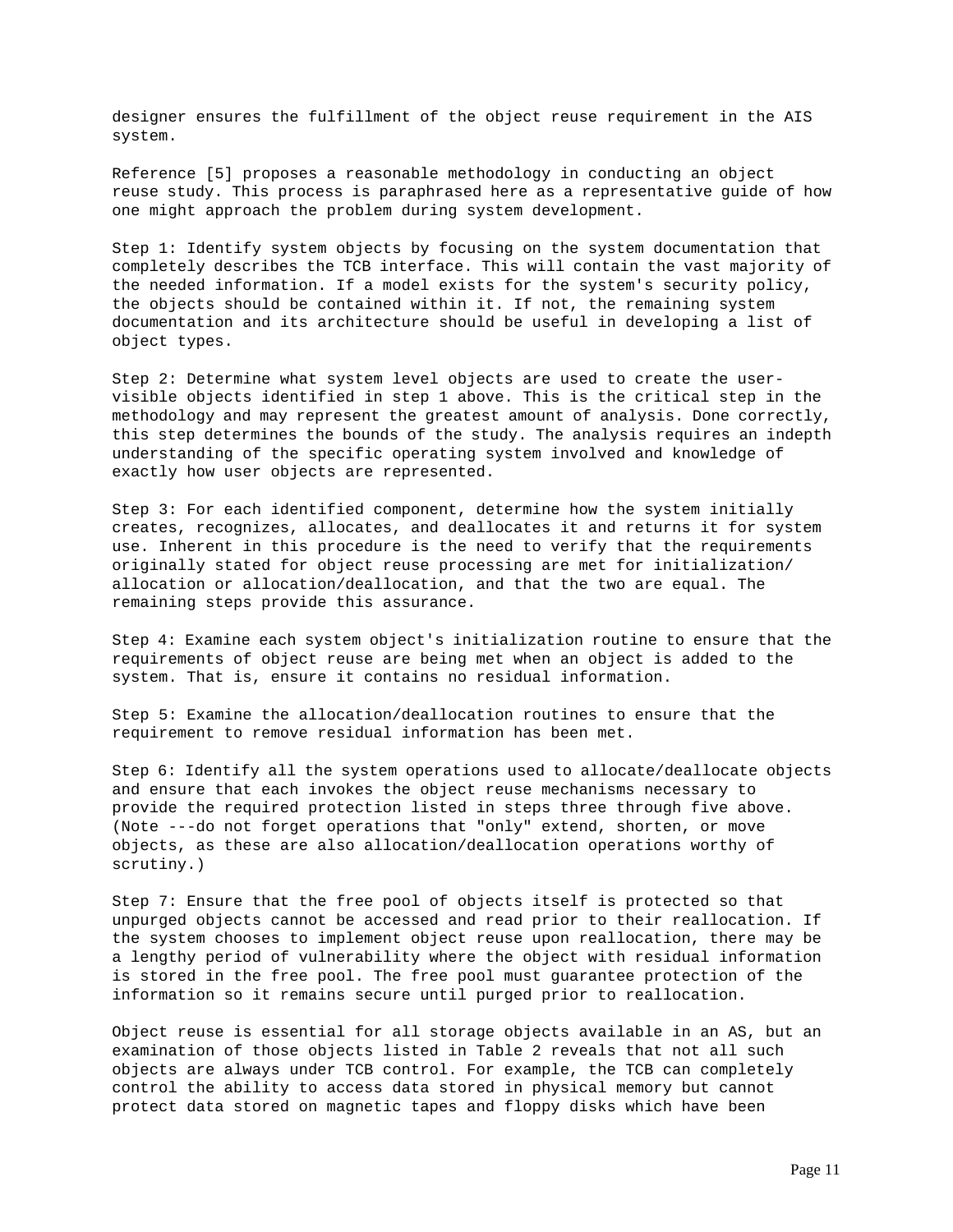removed from the system. These removable media are subject to mistakes made by operators, and the media may be removed by system users and accessed using off-site equipment. In either of these cases, the TCB does not protect the data stored on the media and must rely to some extent upon physical, procedural, or other controls to ensure that data is not inappropriately accessed or altered. These controls must be discussed in the Trusted Facility Manual for the system. These classes of objects are depicted in Figure 2, where the cache and main memory is normally always under TCB control, the non- removable (fixed) media is usually under TCB control, and removable media is often not under TCB control.

### 2.4 SUMMARY

Object reuse mechanisms ensure system resources are allocated and reassigned among authorized AIS users in a way which prevents the leak of sensitive information. Object reuse does not necessarily protect against physical attacks on the storage medium. Without specifying how to do it, the TCSEC object reuse requirement applies to classes C2 through A1, with increasing assurance of proper execution as the class increases. The requirement concerns storage objects accessible by untrusted users of an AS; it covers all TCB protected storage objects of an AIS. However, the system designer may clear internal security relevant data structures also. The system must translate the deallocation of virtualized files into the deallocaton of the corresponding control and data blocks actually implementing the files. A result of clearing the physical structures is the clearing of the abstract object. All storage objects require object reuse, but all objects are not always under TCB control. Storage objects may or may not correspond to the objects visible to users. Additionally, some storage objects may need administrative, procedural support to ensure the performance of object reuse.

Figure 2: STORAGE OBJECT CONTROL

Removable Media Fixed Media Main Memory - Real & Virtual Cache Memory

Fully Under TCB Control Usually Under TCB Control Often Not Under TCB Control

#### 3 IMPLEMENTATION CONSIDERATIONS FOR OBJECT REUSE

### 3.1 CONSIDERATIONS FOR PRIMARY STORAGE OBJECTS

Automated Information Systems (ASS) rely upon a collection of primary memory to support the execution of programs. Object reuse on primary storage objects is under the control of the AIS's TCB. The TCB is directly responsible for allocating the primary storage objects, placing data into the objects, and determining when to perform object reuse. The physical memory provides virtual memory for user program execution. When the physical memory is allocated to a user, the TCB must ensure that the memory page contains no residual data. This can be done by purging the memory page with an overwriting technique. For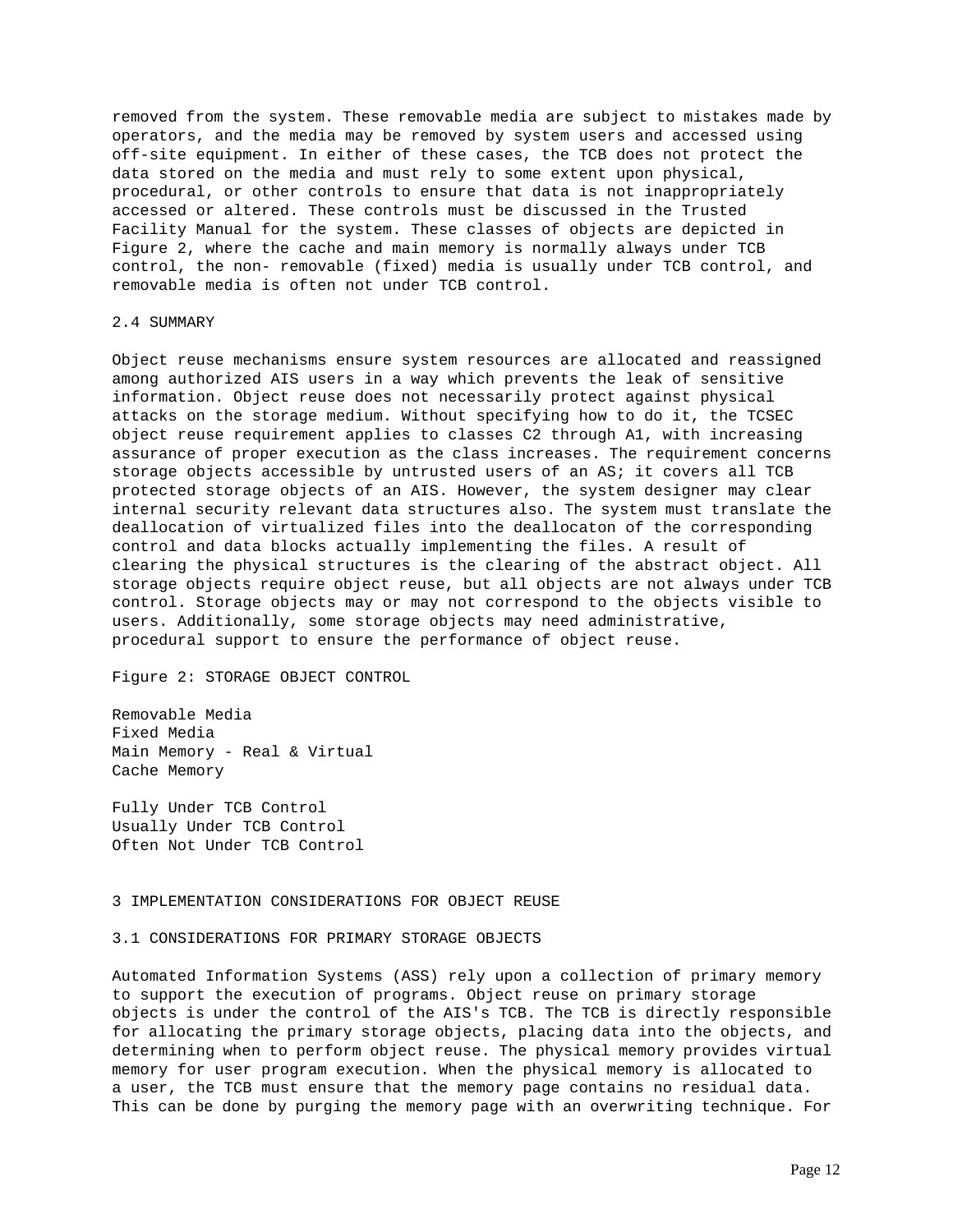efficiency purposes the designer may wish to use a procedure that overwrites and destroys residual data with the new data being swapped in on behalf of a new subject (in lieu of overwriting with a fixed or random pattern of bits). An important part of this technique is for the system designer to demonstrate that, in all circumstances, the residual data is overwritten prior to the allocation of memory to the incoming subject. Since page frames in main memory are of fixed size and data being swapped in or out is not likely to be an exact fit, it is incumbent upon the designer to ensure all physical page frame space is overwritten (e.g., using a fixed or random pattern of zeros and/or ones to purge the memory from the end of the data being swapped in to the end of the physical page frame).

One must not forget to handle registers. A common error made by system designers is to forget to clear registers that are new to the product or infrequently used by system programmers (e.g., floating point co-processor registers).

Cache memory may present a slightly different set of considerations. If a file is deleted by its owner and portions of the file are retained in cache memory, a later request for information contained in the cache may be honored even though the file no longer exists (unless proper design safeguards are established). This is especially true if the second request occurs very soon after file deletion.

When primary memory is removed from the system (e.g., for maintenance or repair), it is subject to the same considerations discussed later for removable media.

# 3.2 FIXED MEDIA METHODS

In addition to primary storage objects, many AISs rely on fixed media to contain data for temporary (e.g., buffer or inactive page frame) or long term storage (e.g., file retention). This media may be a fixed disk, the memory in a terminal, and so on. The system designer must identify all physical objects (i.e., blocks, bytes, words) that reside on this media which are used to represent the more abstract objects the user considers (i.e., files, records, programs).

Data is typically stored and retrieved from these kinds of media through the use of several control mechanisms ---each of which might be a storage object in its own right. For example, if a fixed disk or drum is used to provide a backing store capability for a paging system, there are likely several objects associated with the fixed media that will have object reuse requirements. The physical data blocks themselves must be paged between usages, but in addition to this obvious requirement, one must also consider purging the associated entry for the page in the system's page management table and also purging directory information that resides on the media itself.

In all cases, the TCB's ability to fully assure object reuse processing must be demonstrated. This is normally accomplished as discussed earlier in this guideline, through the identification of all objects (and their components) and an examination of each of the routines that control initialization, allocation, and deallocation. As with primary memory, fixed media which is removed from the system is subject to the same considerations discussed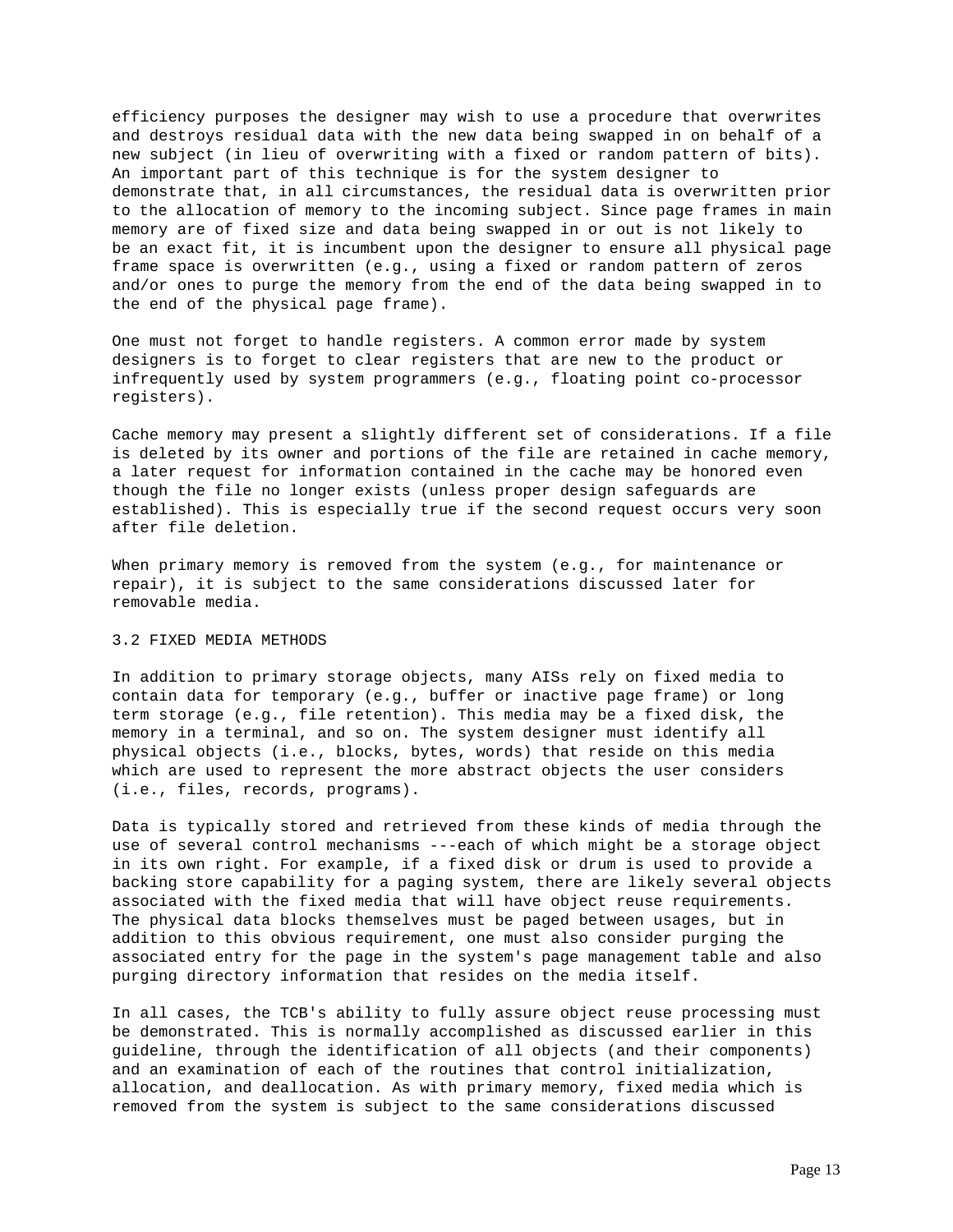later for removable media.

To ensure the system is started in an initially-secure state, the fixed reusable medium must be initialized to an appropriate condition. Clearly, the extent Of the initialization depends on the type of fixed storage objects involved: main memory storage units must be initialized each time a trusted system is started up, while longer-term storage (e.g., disks) would have to be initialized only on first startup or perhaps as part of a recovery process after a system failure.

One can design systems and their attached devices (printers, terminals, etc.) that have residual memory to be cleared with a command issued by the main processor's TCB. However, for open architectures, there is little that can be done from a TCB to (re)initialize the equipment for reallocation. One technique that works with some equipment is to power it off, then on. However, such practice is hard on the equipment and is sometimes not possible without modifying the equipment, or providing TCB-controlled power (outlets) for the equipment. The more likely approach for connected terminal equipment having its own processing capability is to ensure the terminal device itself enforces the object reuse requirement.

# 3.3 REMOVABLE MEDIA METHODS

This section discusses some possible implementation approaches that could be the basis for an object reuse mechanism for removable (or removed) media. Removable media represents a special case because it can physically be removed from the system. This means that it no longer comes under TCB controls and thus the automated object reuse procedures must be augmented by physical and procedural controls described in the Trusted Facility Manual.

First, any of the methods used for fixed medium systems can be used. As in the fixed storage class, it is important to overwrite in complete physical allocation units (e.g., sectors, clusters, blocks, tracks, cylinders). The actual allocation units are operating system dependent.

As an example, one logical method may apply to tape storage. If the system being rated has no 1/0 commands accessible to users that can force the reading of a tape beyond an end-of-file (IEOF) mark, the TCB can write an EOF mark at the beginning of all `scratch' tapes. Of course, the question is what informs the TCB that a scratch tape is being introduced to the system. As will be seen below, this is a specific instance of a more general question of how to reintroduce removable media to the control of the TCB.

In general, overwriting storage is feasible if the amount of storage to be overwritten is relatively small, and the overwriting is relatively fast. Thus, for most `main memory' usage, overwriting is feasible. It is also feasible for diskettes and other small removable disk media, such as disk cartridges, especially if a multiprogrammed daemon owned by the TCB performs the overwriting.

If real-time overwriting is not feasible (a case for most large removable storage media), then some off-line method is indicated. Only two physical methods appear suitable: degaussing (demagnetizing) and independent off-line overwriting. This guideline cannot recommend any specific degausser,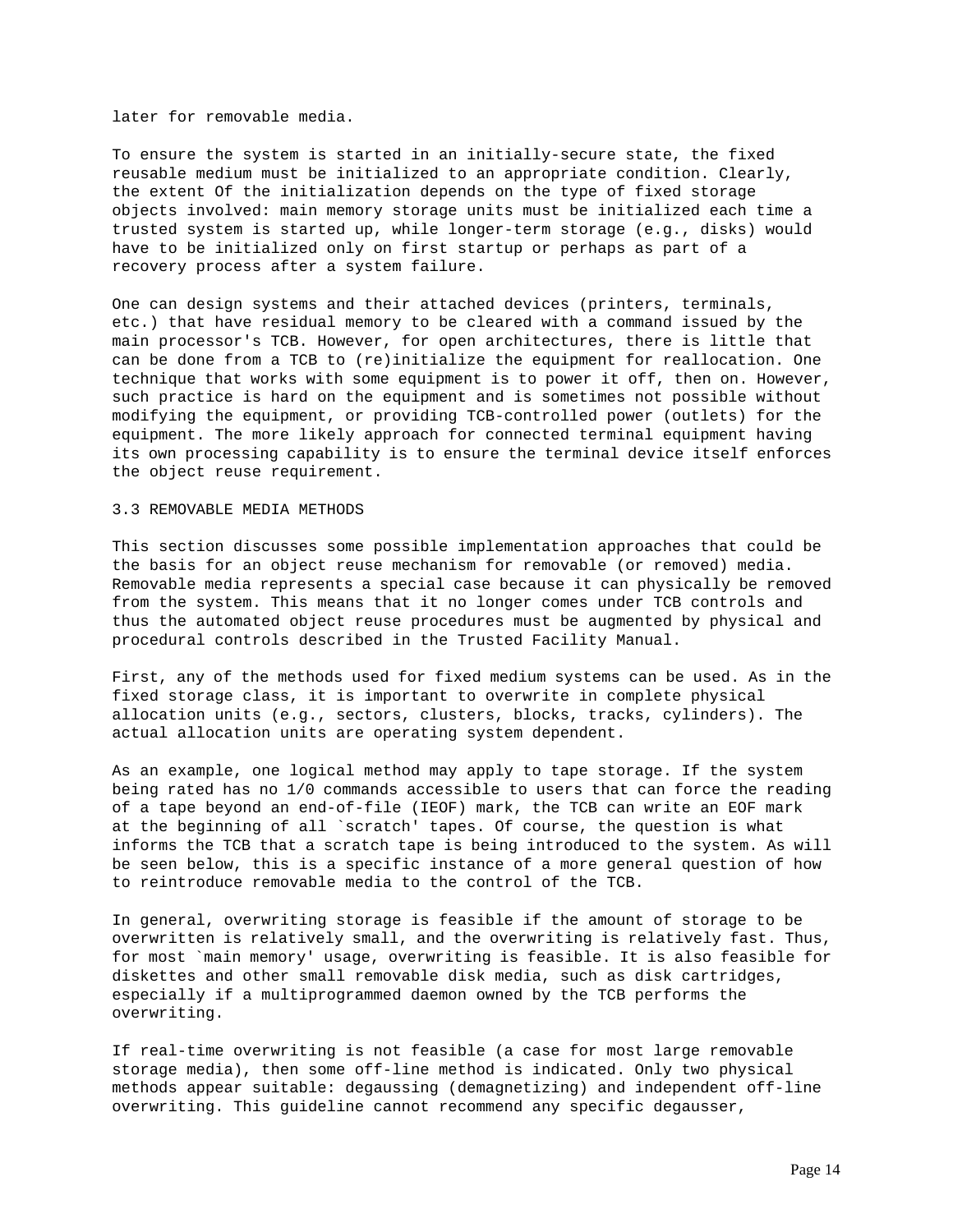although Government-approved degaussers are available. One commercially available model can completely degauss up to 10 tapes, or a removable disk, in one operation (which takes less than 30 seconds). Degaussers that have been approved to degauss classified tapes or disks are listed on the NSA Degausser Products List [3]. The actual procedures used for degaussing are beyond the scope of this guideline because they again are not processes a TCB can control.

On-line overwriting is a method the TCB could control, possibly by not releasing a tape for removal or reallocation until its entire length is overwritten. However, the performance impact of using on-line overwrite alone is so onerous that it is not a practical solution. Perhaps an efficient method of handling off-line overwrite is to dedicate a small computer system to that function, with one or more tape or disk drives to hold the medium being prepared for reuse. If off-line overwriting is done, there is a lingering concern over whether the overwrite is complete. Even if off-line overwriting is an extension of the object reuse mechanism, one may have to verify the overwrite mechanism always overwrote the entire medium.

# 3.4 MANAGEMENT OF REMOVABLE MEDIA

The problem with off-line object reuse preparation is not with the method used to eliminate the residue from previous use, but the management of the reintroduction to the TCB of media that was degaussed or overwritten. From the TCB's perspective, it must know it is allocating an object (storage medium) that has been properly processed for reuse. In the case of the fixed media, the TCB itself largely has total control of the process, and the design verification process assures that the TCB only allocates from properly processed reusable objects.

With removable media, the TCB must be informed in some manner that a new or reprocessed (degaussed or off-line overwritten) storage object is being introduced into the allocable storage object pool. Further, since there may be an arbitrary time lapse between a medium being accepted for reuse and its actual reuse, the TCB needs some way to identify removable storage objects that have been accepted for reuse. This is certainly a candidate for incorporation into the system's Trusted Facility Manual.

Clearly, something like the ". . . mechanism by which the TCB and an authorized user reliably communicate . . "to designate the single level of information being imported or exported via single-level communications or I/ 0 devices could be adapted to allow an operator to reliably inform the TCB that a new or reprocessed removable medium is being reintroduced into the pool of allocable storage objects. At the lower classes the mechanism might be the operator's console. At higher level classes, it might be a variant on the Trusted Path mechanisms between users and the TCB.

How the TCB identifies the removable storage object as being accepted for reuse is again a detail that is very system-dependent. It could range from TCB readable physical identification numbers recorded on the medium being entered into a TCB-managed and -controlled inventory file, to the TCB magnetically (or optically) recording on the medium an encrypted serial number which it also keeps in the inventory of available allocable storage objects.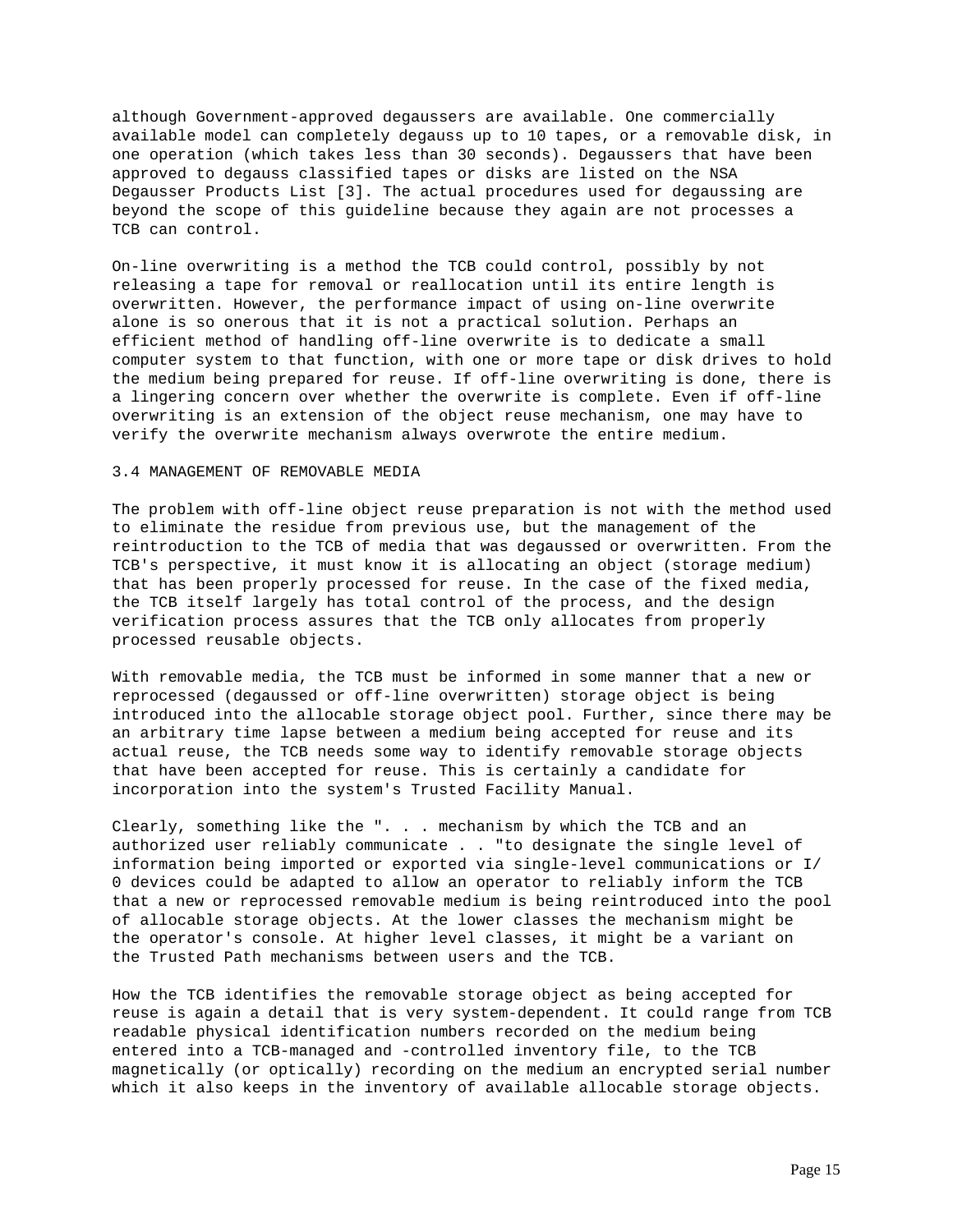If degaussing is used as the off-line process to prepare a removable storage object for reuse, it is likely the operating system must prepare it for use by writing timing tracks or sector addresses and by performing other low-level formatting of the medium without which the medium can not be used by the system. This may be sufficient assurance that the TCB has a chance to identify the storage object. However, the TCB must still maintain the inventory of allocable storage objects and assure that only previously accepted storage objects are allocated. As a consequence, it is recommended that formatting of degaussed media is done as a separate function not associated with reentering the medium into the pool of allocable storage objects, and the acceptance and identification process be completely separate from any media preparation required by the system.

While there is no requirement to apply such a technique to all removable media, the notion of economy of mechanism suggests it would be easier to understand if all removable reusable storage is handled in the same way.

### 3.5 SUMMARY

An AIS's TCB controls object reuse on storage media (primary storage, fixed media, and removable media). Demonstrate the TCB's ability to assure proper object reuse by identifying all physical objects on this media which represent abstract user objects and by examining the routines controlling initialization, allocation, and deallocation. To ensure an initially-secure state for the system, initialize the media to an appropriate condition. Physical and procedural controls augment the automated object reuse procedures of storage media (even primary memory and fixed media) removed from the system and, thus, from TCB controls.

If real-time overwriting of removable storage is not practical, overwrite it off-line or degauss it. Dedicating a small computer system to overwrite storage off-line is an efficient method. When degaussing is used, do not connect media formatting with reentering the media into the pool of allocable storage objects. Separate the acceptance and identification process from media preparation. Handle all removable storage the same way. Incorporate this into the system's Trusted Facility Manual.

Managing the reintroduction of media to the TCB is a problem with off-line object reuse preparation. The TCB must know it is ailocating a properly processed object. For fixed media, the TCB largely controls the process, and design verification assures that the TCB allocates properly processed objects. With removable media, the TCB is told when new or reprocessed storage objects are put into the storage object pool. How this is done is very systemdependent.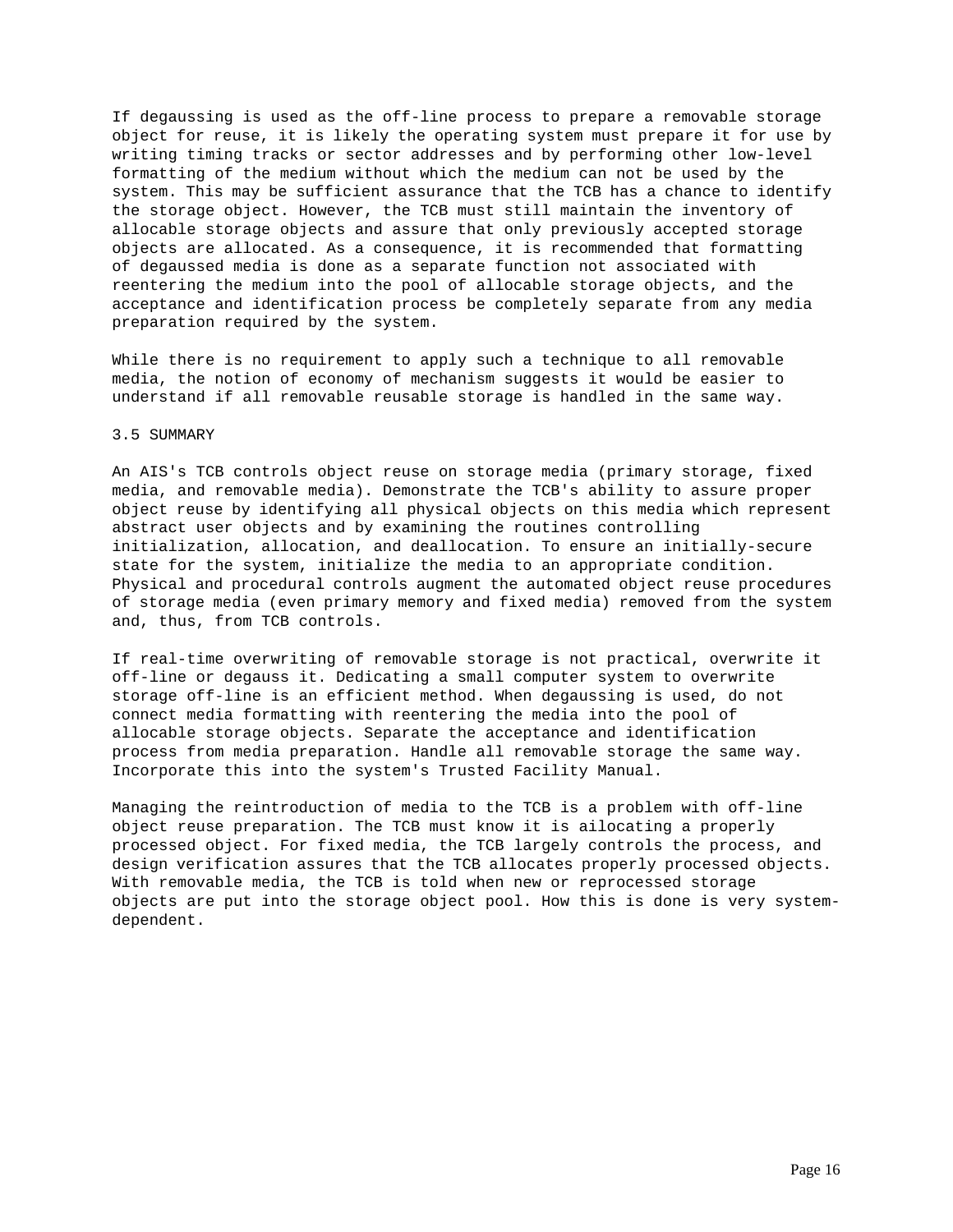#### GLOSSARY

#### ASSURANCE

 A measure of confidence that the security features and architecture of an automated information system accurately mediate and enforce the security policy.

# AUTHORIZATION

The granting of access rights to a user, program, or process.

# BROWSING

 The act of searching through storage to locate or acquire information without necessarily knowing of the existence or the format of the information being sought.

# OBJECT

 A passive entity that contains or receives information. Access to an object potentially implies access to the information it contains. Examples of objects are: records, blocks, pages, segments, files, directories, directory trees, programs, bits, bytes, words, fields, processors, video displays, keyboards, clocks, printers, and network nodes.

### SCAVENGING

 Searching through residue (i.e., objects and/or their components) to acquire unauthorized data.

# STORAGE ELEMENT

 The hardware (e.g., main memory, disk sectors, magnetic tape) used to store data that is accessible to a user's programs.

#### STORAGE OBJECT

An object that supports both read and write accesses.

#### SUBJECT

 An active entity, generally in the form of a person, process, or device, that causes information to flow among objects or changes the system state. Technically, a process/domain pair.

### TRUSTED COMPUTING BASE (TCB)

 The totality of protection mechanisms within a computer system ---including hardware, firmware, and software ---the combination of which is responsible for enforcing a security policy. A TCB consists of one or more components that together enforce a unified security policy over a product or system. The ability of a TCB to correctly enforce a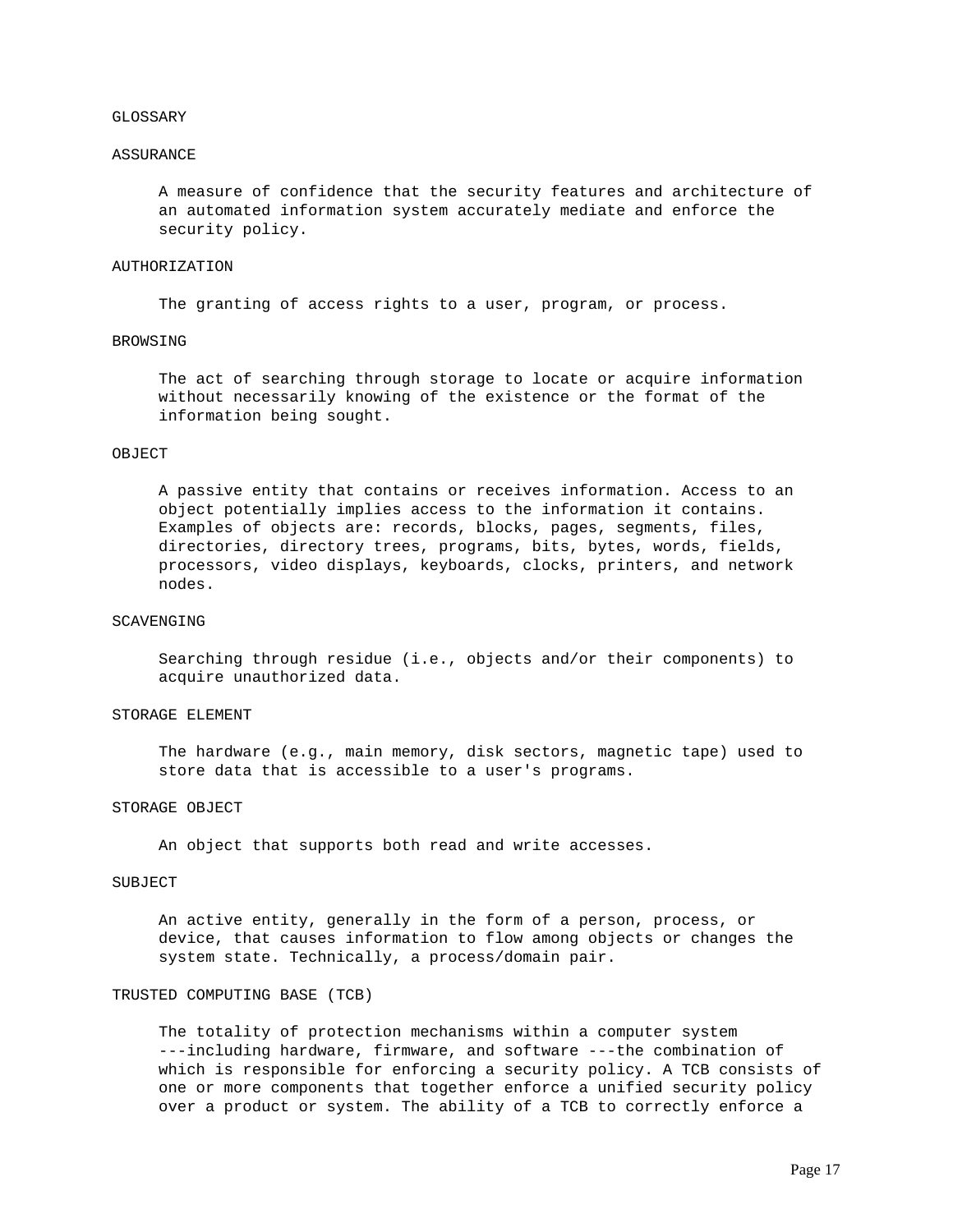security policy depends solely on the mechanisms within the TCB and on the correct input by system administrative personnel of parameters (e.g.1 a user's clearance level) related to the security policy.